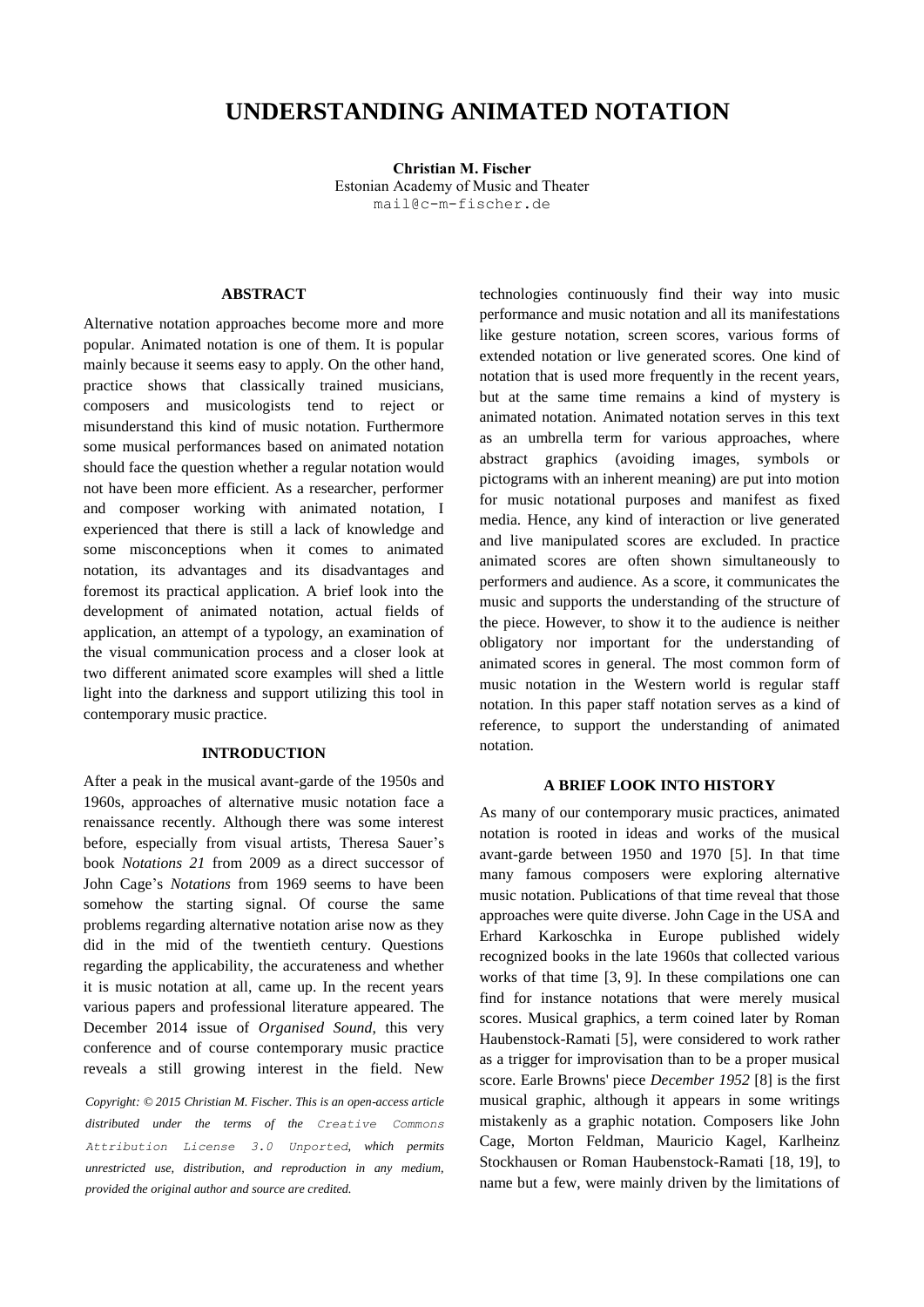staff notation to communicate their musical ideas [9]. Some composers even experimented with video scores [5]. The diversity of appearances and the desire to overcome restrictions is common for avant-garde graphic notation and animated notation today.



**Figure 1**. Musical Graphic, *December 1952* by Earle Brown [21].

From the 1970s onwards, composers seem to lose interest in the graphic notation. According to Julia H. Schröder visual artists developed ideas further as "their interest in the individual handwriting manifesting itself in musical graphics is greater than that of composers, who were concerned with the establishment of a new, normative graphic canon" [5]. Schröders analysis reveals two important distinctions regarding graphic and animated notation. First, avant-garde composers wanted to develop a generally applicable kind of graphic notation, implying a certain framework and rules to be able to work with it like with staff notation. As this did not work out, they lost interest. Second, avant-garde composers' self-conception and position within music history regarding the development of a new notation was entirely different from the situation of animated notation today. In "*Darmstädter Beiträge zur neuen Musik – Notation"* [19] composers like Brown, Kagel and Haubenstock Ramati wrote about their practices using graphic notation. For them it was clear and self-evident that the composition of new music required a new music notation. Furthermore this new notation could only come to life by somehow overcoming regular staff notation [19]. Today, animated notation can be considered a tool. It extends possibilities of notating contemporary music without neglecting other techniques or abandoning staff notation. Thereby animated notation or people using it respectively, are not aiming to establish a rigid framework and generally applicable rules.

Since the 1970s very different connections of sound or music and visuals came to life. Visual music, VJing and especially music video shaped our everyday culture like film, art, advertisements and of course music itself [10]. Technological progress, manifesting for instance in ubiquitous computer power, had a major impact on music production, performance and consumption [4]. Regular staff notation on the other side underwent only minor changes in the last 50 years, while its core system, meaning how music is principally notated, remained the same. Surely influences of the developments of the avantgarde can be traced in today's notation practice. Very often staff notation is extended by individual signs and symbols to indicate sounds or techniques that are otherwise not communicable. In 2013 Christian Dimpker published his book *Extended Notation* that develops a consistent notation system for extended instrumental playing techniques and electro acoustic music, based on the common practice [6]. Generally staff notation remains surely satisfyingly expressive. However, compared to the influence of the computer on music itself, music notation (apart from notation software like *Sibelius* or *Finale*) seems to be almost unaltered by technological progress. Only in the recent years, with concepts of interdisciplinarity, inter-media and hybrid arts, a growing interest in alternative notation utilizing computational power can be found. Practice shows there are multiple areas of application that feature new ways of music making and composition. Animated notation is just one amongst many. Yet, the utilization of screens and animation techniques for notational purposes is in its early stages. Even a commonly used term for this kind of notations can hardly be found. Australian composer and researcher Lindsey Vickery generally calls them screen scores [20] while Severin Behnen talks in his PhD thesis about motion graphic scores with its subdivisions animated, interactive and plastic score [1]. An online collection of several works by composer Pall Ivan Palsson [24] or the website [animatednotation.com](file:///C:/Users/julie/Desktop/Nico/TENOR2015/Originaux/21-Fischer/animatednotation.com) by Ryan Ross Smith [26] display a wide range of different scores and approaches. Thereby animated scores use various techniques and styles and are created with various software. In animated notation, graphical attributes are not strictly mapped with specific sounds or actions. There are no symbols or a syntax. Although animated scores often share common features, for instance a 'play-head' that indicates the actual position within a scrolling score [20], none of these features are obligatory or generally valid. Basically each score looks different. On one hand this seems to be a deficiency. On the other hand this freedom is the bases for individual artistic and musical expression and the possibility to create new music [9, 19], just like in the 1960s.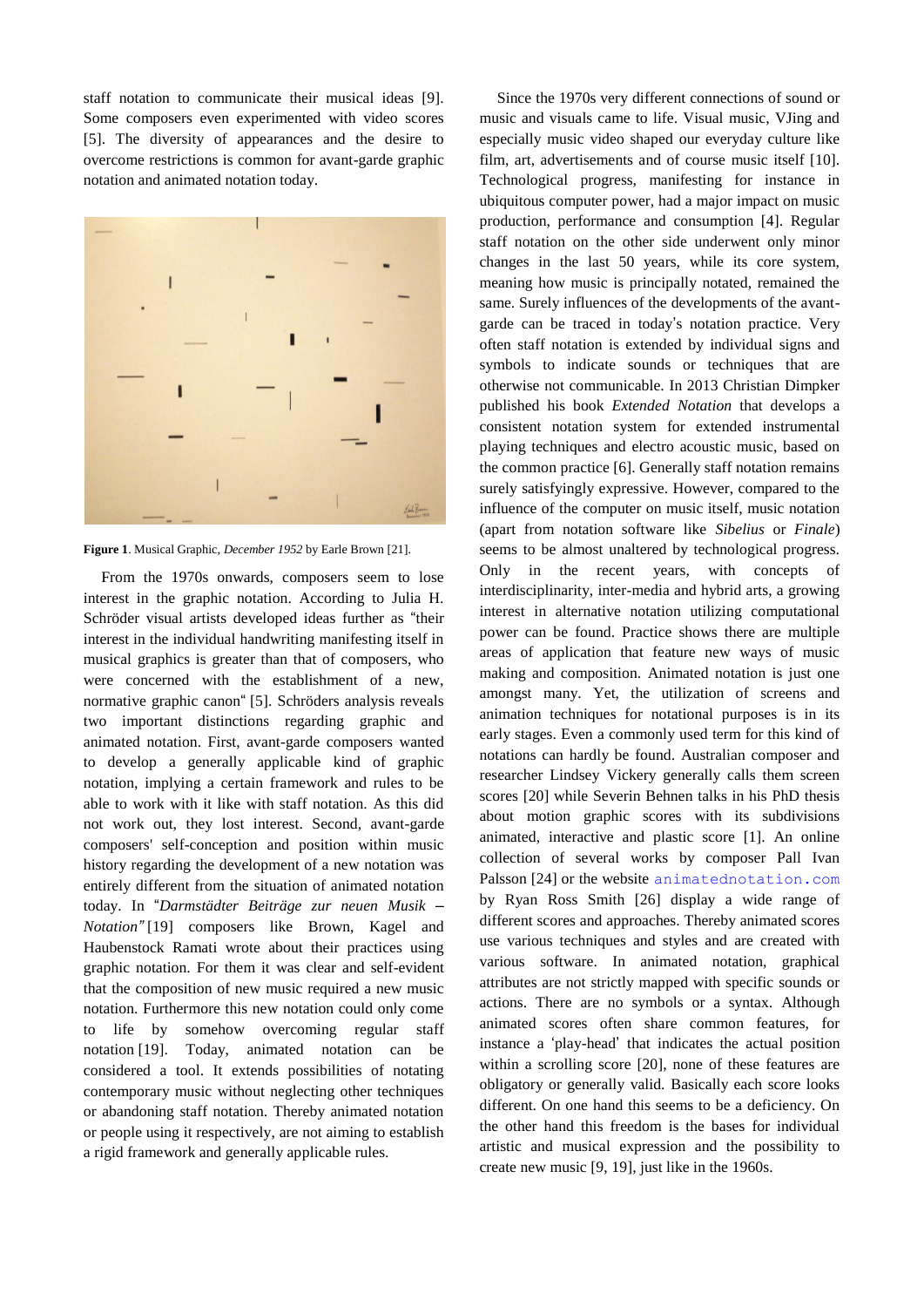# **SPECIAL FEATURES**

## **1 Two Areas of Application**

Let's take a look at two areas of actual application to show two major features of animated notation. The area where animated notation can demonstrate its intuitive applicability the best is education. *Dabbledoo Music* for instance is a project by Shane Mc Kenna and Kilian Redmond from Ireland [22]. They call it "a new multimedia experience for young musicians… It aims to encourage creative music making and group performance in a new and exciting way." [22] Various types of animated notation, varying from simple to complex ones, are used to encourage and educate children to improvise and compose within a structured framework. Thereby especially timing and interaction can be practiced without the necessity of learning a complicated notational system. Another interesting example is the artistic research project *Voices of Umeå* at Umeå University Sweden by Anders Lind. He utilizes *The Max Maestro*, a standalone application programmed in Max/MSP that features an animated notation which can be controlled in real-time [23]. A choir of musically untrained people is conducted via *The Max Maestro* to produce vowels and other sounds. The length of each vowel, dynamics and structure over time are indicated. It basically allows participants to perform prima vista. Thereby performers become a part of the real-time compositional process [23]. Again the intuitiveness and simplicity of the animated score, in relation to the high quality of the musical performance, is remarkable.



**Figure 2**. Screenshot of *Dabbledoo Music* website (beta version) [22].

A second area of application are musical genres or works that utilize alternative instruments, a mix of various instruments (like in live electronic music with acoustic and computer instrument) or are composed for indeterminate instrumentation. As there is no common practice, the notation of alternative instruments or objects can be accomplished on a very individual bases by the composer. For instance abstract computer sounds cannot be adequately represented in regular staff notation. By using abstract graphics, which can be mapped to musical parameters in a customized manner, animated notation can create a common ground, a kind of musical communication platform for all instruments involved [7]. Furthermore music like live electronic music is often improvised. Apart from offering a score that is able to generally structure and define musical improvisation, animated notation manifests usually in a video (file) and is therefore time-based media [2]. This allows especially to structure events accurately over time, and the score is as long as the piece. Hence, frequently used techniques like score following, stop watches or other means of triggering musical events and synchronizing acoustic and computer instruments, with their known drawbacks become obsolete.

# **2 Tackling a Typology**

After examining the development of contemporary scores, composer and researcher Lindsay Vickery suggested four different types of what he calls screen scores. Namely scrolling score, permutation, transformative and generative scores [20]. Vickery's terminology was introduced in an historical context. Furthermore his subdivisions describe mainly the visual appearance of animated scores, like scrolling score, as the score actually scrolls. Additionally, in practice many scores mix techniques. They might not be described accurately by one of the four different types. Therefore this rather strict distinction is not truly useful for a categorization of animated scores. Still the used terminology proves very useful when discussing the appearance of animated notation in general. As mentioned earlier, the generative type is neglected in this paper.

A frequently used type of animated score is the scrolling score [20] (e.g. see figure 4). These kind of scores have several advantages. They support western reading habits as they scroll usually from left to right. These scores often work with a play zone or another indication that signals the performer which part to play. Many use a so called play-head, which is usually a line that graphics have to cross to indicate when to play them (see fig. 4). However, the most important feature of a scrolling score is the possibility to read ahead. Performers are of course used to this from staff notation. A lack of this feature might therefore cause considerable problems for musicians to utilize an animated notation [7]. Scrolling scores often utilize preliminary knowledge of the performers, for instance that a relative pitch height is indicated on the vertical axes.

Second, there are permutation or coherent scores, like for instance some Ryan Ross Smith's research studies [26]. These scores usually focus on the sequence of sound events and are therefore actional. Those scores appear as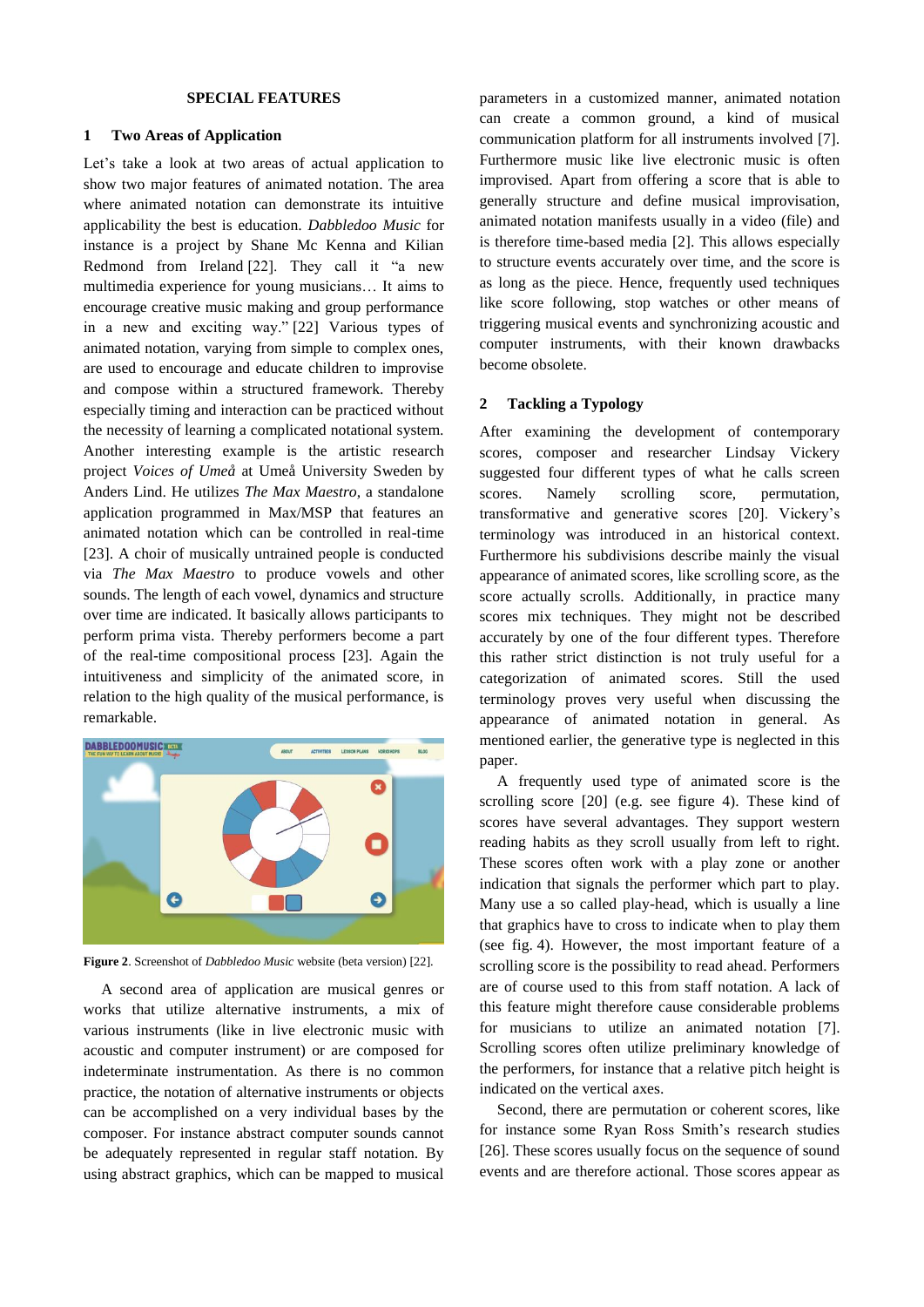circular shapes, like clocks, grids or other networks of (sometimes multilayered) objects, that change sequentially (permutation) over time and indicate precisely when and sometimes even how long to play. Often also the number of players is clearly indicated. Depending on the graphic design of the score, it is possible for the performer to read ahead (see fig. 2). Generally, these scores convey structure of events over time and not specific sounds. This allows them to be very precise regarding the sequence of events. If the sequences are not too fast, these scores could be even played prima vista by experienced musicians. Of course there are also other permutation scores where performers have clear instructions not only when to play, but also what to play. Then these scores can be regarded as the most accurate type of animated notations, where the least interpretational effort and least amount of improvisation for the performer is required.

Finally, there are transformative or morphing scores. They are usually highly associative in character. Graphics move on the screen or change their overall appearance from one distinct graphical object to another (e.g. morphing). Movements in any direction along X, Y and Z axes are possible. This does not allow performers to look ahead. Therefore these scores require profound involvement by the performer. Without further instructions or guidelines by the composer, these scores are musical graphics in motion in the sense of *December 1952*. Nevertheless it is possible to connect visual and musical attributes. For instance the overall appearance, the design of graphics, color, shape and of course the speed of the score can be mapped by the composer to convey specific sonic attributes.

When analyzing contemporary animated notations, various mixed types of the above mentioned appearances can be found. Furthermore, as there are no generally valid and commonly accepted rules for the design and use of animated scores, a strict categorization using Vickery's terms is difficult. Therefore I propose a three dimensional coordinate system, where scores can be positioned in a more flexible manner. For instance a scrolling score can be a rather associative score that works instructive and is actional. Or anything in between. Hence, this typology does not say anything about the visual appearance or the usability of the score.



**Figure 3**. 3D-coordinate system to categorize animated scores. Example scores *"SYN-Phon"* and "*Study No.31"*

**x-**axes (red) : *associative - instructive*. This distinction refers to the appearance and possible interpretation of an animated score. A purely associative score can be regarded as a sheer trigger for improvisation, similar to a musical graphic. This means musical or acoustic parameters are not clearly mapped to graphical ones by the composer. What color, size or motion of a graphic indicate, is not defined. Rather the overall look and appearance of the score should influence the improvisation of the performer. An instructive score on the other hand indicates what to do and often precisely, when to do it. The score communicates instructions. The clock-like score on the *Dabbledoo* website (fig. 2) is a rather instructive score. The clock hand indicates when to play, and the color indicates the instrument group (red or blue) or a pause (white).

**y-axes** (blue) : *level of improvisation.* The position on the y-axes indicates overall how much improvisation is needed to perform the score. It is very likely that associative score requires a lot of improvisation by the performer. Nevertheless there are associative scores, where very few musical parameters are clearly mapped with graphical parameters. For instance performers simply play, when graphics are moving. On the other hand an instructive score can be very precise with certain parameters while other parameters need to be improvised.

**z-**axes (green) : *tonal - actional.* If not specified by the composer, the distinction between tonal and actional can be sometimes difficult. Tonal and actional refers to whether a graphic concerns sound or the means of execution. In other words, tonal graphics describe what to play, while actional graphics indicate when to play or what to do. Again the example of the clock in figure 2. This score is rather actional. The color refers to the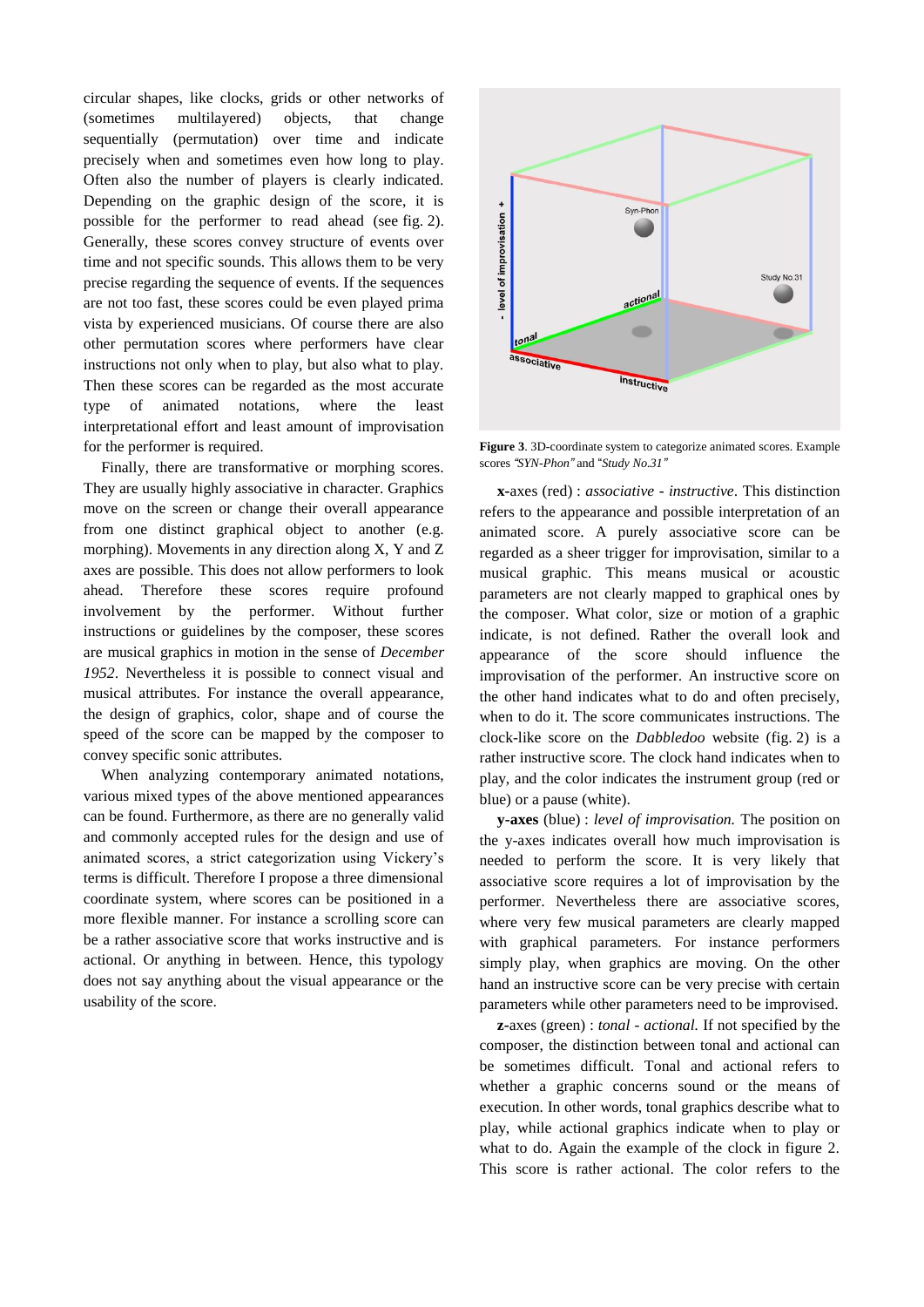instrument group involved. For the music itself, shapes, colors and motion have no meaning. What to play is not indicated. The example *SYN-Phon* in figure 4 is tonal and actional. The red play-head indicates when and how long to play, while at the same time, for instance the white curvy line at the right side of the picture also indicates a kind of slow vibrato.

## **VISUAL COMMUNICATION PROCESS**

The visual communication process describes how graphical elements (e.g. staff and notes on paper or motion graphics on the screen) are understood by the receiver (e.g. a violin player). Understanding the visual communication process of animated notation is crucial for understanding animated notation itself. Many problems derive of misconceptions and wrong expectations about how information, like playing instructions, are communicated in animated notation. An example : as mentioned in paragraph 2, avant-garde composers lost interest in graphic notation as they could not establish a new normative graphic canon. This loss in interest had several reasons that can't be discussed in detail here. However, one important point was exactly this misconception of the visual communication process. Avant-garde composers regarded graphic notation as the successor of regular staff notation [5]. Therefore they assumed that it would work the same way. However there is a disparity in the communication process of western staff notation and animated notation. Animated notation consists of abstract graphics or objects in motion. Usually it is a video or in other words moving pictures. According to visual communication theory, the logic of an image (or a video) is different from the logic of a text. It is not bound to a certain framework or rules. Therefore we cannot read and understand a picture in the same way as we would read and understand a text [13]. Pictures cannot be read. They can only be analyzed and interpreted. The more unspecific, unclear or abstract the image, the more sketchy and difficult the interpretation. In this context, there is no right or wrong interpretation as long as it is coherent and comprehensive. Surely scores in staff notation need also a certain level of interpretation. Still staff notation can be read. Similar to a text using words, one has to learn signs, modes and rules of staff notation first, to be able to read and execute them. Therefore the visual communication process of animated notation and the visual communication process of staff notation work entirely different. In consequence, avant-garde composers were disappointed of the potential of graphic notation regarding the "storage" of a musical idea, because a score could be interpreted in so many different ways. Their desire to establish a new normative canon had to remain unfulfilled.

German communication theorist Heinz Kroehl, discusses sign systems and visual communication in connection to semiotics and the theories of Charles Sanders Peirce [14]. According to Kroehl there are three major communication systems : Art, everyday life and science [11]. The everyday life system refers to real objects that surround us. It is not applicable when discussing music notation. Things have a name and we can assume that we are understood by others if we use the right name for the right object. When I say "bread", everybody, capable of English language, will know what I mean. In the scientific system, signs refer to definitions and rules. Staff notation consists of a system of specific rules, syntax and modes that need to be learned and understood to be able to apply them for musical performance. In other words, there is a (pre-)defined connection between sign and sonic result. This connection was shaped through the centuries, from neumes in the early middle-ages to western staff notation, that we know and use today. Someone able to read staff notation knows exactly which key to press on a piano keyboard when reading a specific note in a score e.g. a C4. Another musician reading the very same score will therefore press exactly the very same key on the piano keyboard when reading C4. To interpret this C4 as a completely different pitch and therefore pressing any key apart the C4 would be regarded as wrong. Therefore the transfer of knowledge, the visual communication process in staff notation can be called scientific according to Kroehls distinction [11]. Animated notation works entirely different. The interpretation of one graphic could sound different every time it is performed. Opposite to staff notation, animated notation operates in the artistic system [11]. The artistic system conveys possibilities. It is not possible that two people, in our case musicians, interpret or understand a graphic in exactly the same way and thus play identically. An animated notation is an invitation for composers and performers to start their own so called mapping process. They need to connect or map visual attributes with sonic attributes. In staff notation the mapping by composer and performer are basically congruent. In animated notation the mapping process is done individually, first by the composer and then by the performer.

It is important to understand the peculiarities of animated notation in the visual communication process to be able to comprehend its advantages and disadvantages as a tool for composition. Animated scores are intuitively applicable. Any musical parameter, like pitch, dynamics or even timbre and any other playing instruction can be conveyed. Animated notations can be simple and utilized by children and musically untrained people. On the other hand, animated scores can be quite sophisticated and require experienced and skilled musicians. The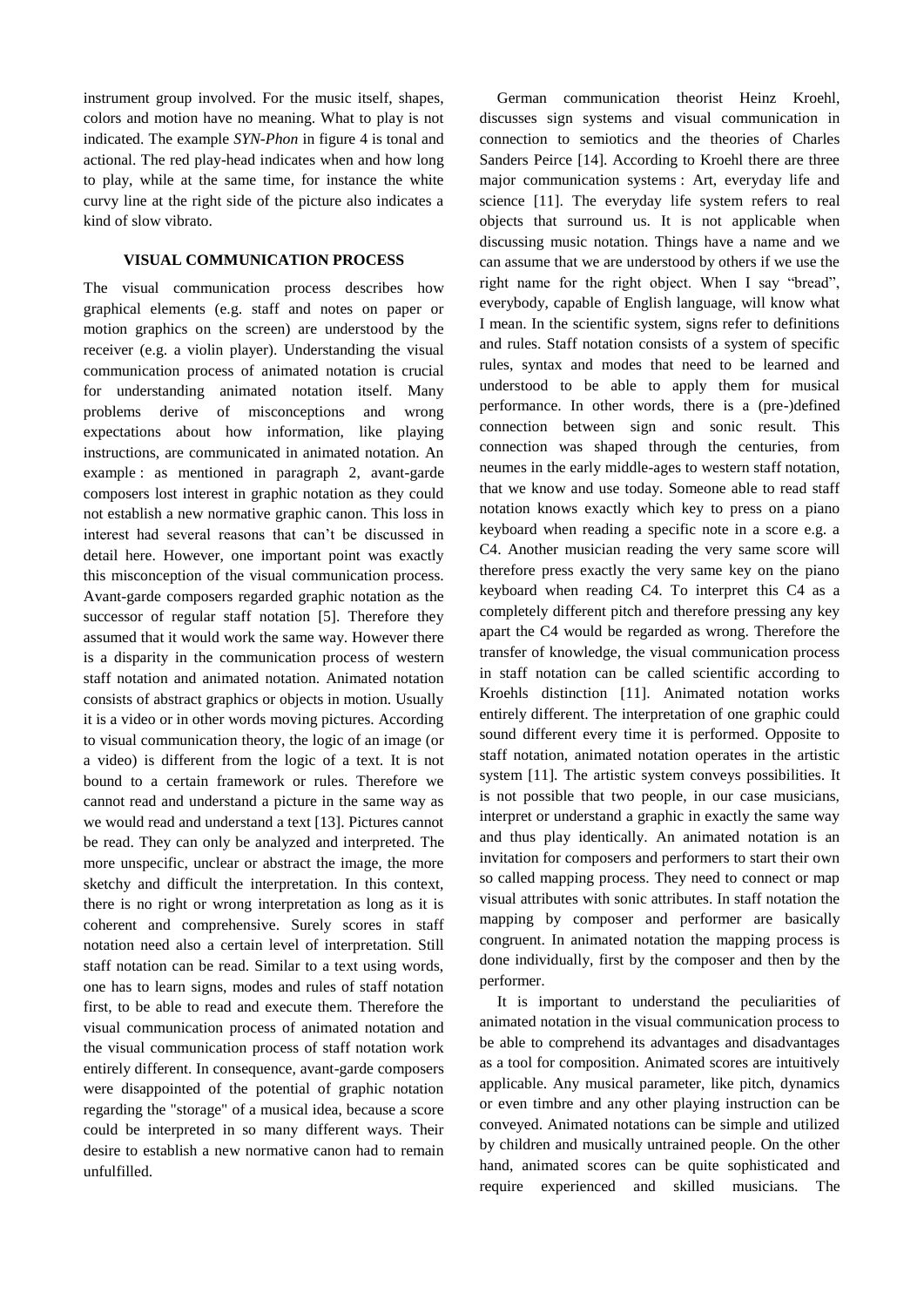advantages of animated notations are at the same time the reasons for its drawbacks. This type of notation cannot store music in the way staff notation does. It is not possible to communicate distinct pitches, harmonics or rhythm in a way that they can be repeated in a similar manner in each performance. Still animated notation is music notation. It does not lead to a random performance or purely free improvisation. The composer defines the limits. Animated notation is simply a different approach to music composition and interpretation.

## **1 Design, Mapping and Guidelines**

The design of the score is of course a crucial part that requires some knowledge in graphic design and motion graphics in order to be able to compose and not "to be composed" by a software. In other words, it is possible that a lack of experience and limitations of a certain software have a significant impact on the design process of a score. This influence should be strictly avoided. However, the major difficulty in animated notation is the connection or mapping of visual and musical parameters [7]. Most musicians are used to western staff notation. For them it is clear how notes should be interpreted. But how does a red square sound compared to a green triangle? As described before, there cannot be a clear answer to that as animated notation communicates artistically. As mentioned already, animated notation needs to be interpreted and this interpretation might vary. This leads us to the mapping process. Clef, key, lines, bars and notes indicate precisely what (e.g. pitch) to play. In staff notation the major mapping process has been done already as it relies on a set of specific universally accepted rules. In graphic and animated notation meaning needs to be created individually by interpreting graphics. The mapping processes, describes the creation of meaning by connecting graphics and graphical attributes with sounds and sonic attributes. This process is divided in two separate steps. First step is the mapping done by the composer (c-mapping). The composer tries to create a score, which allows comprehensible connections between graphics and sounds or graphics and actions. Comprehensibility is the key. It is advisable to build up on previous knowledge and commonly accepted relationships. For instance western color coding, the Cartesian coordinate system with pitch on the y-axes and time on the x-axes, connecting the size of graphics with musical dynamics or utilizing the inherent motion of graphics on the screen for displaying a phrase or motive. Second step is the more delicate mapping done by the performer (p-mapping). Now, the performer interprets the score and tries to find connections between the visuals and playing music. P-mapping might vary significantly from c-mapping. However, the more precise, distinct and

comprehendible the c-mapping, the more definite the score and the less interpretation work (and improvisation) by performers is required. The p-mapping can be also supported using additional guidelines. In those guidelines the composer talks about the work itself, clarifies how to read the score, explains the meaning of certain graphics or offers other means to facilitate the interpretation and mapping process for the performer. For instance one major distinction that can be made by composers and that contemporary notation struggles with for quite some time (however in a slightly different context [17]) is the distinction of graphics in either tonal or actional types. Tonal means the graphics convey sound characteristics. They refer directly to the sound and its acoustic parameters. Actional concerns the means of playing or execution. Actional graphics do not convey what to play or how it should sound but what to do or foremost when to play. Another possibility is to map instruments to a certain color. Like the design of the score, the use of additional guidelines or other explanations is of course completely up to the composer.

## **2 Two Examples**



**Figure 4**. Screenshot of a scrolling score *SYN-Phon* by Candaş Şişman featuring a red playhead [25]

*SYN-Phon* by Candaş Şişman [25] (see fig.4). On Şişman's website you will find a video of the score with a recording of a performance. There one can hear one possible interpretation of the score. *SYN-Phon* is a scrolling score, featuring a red play-head. The instrumentation is trumpet, cello and electronics/objects. Sisman himself calls it a graphical notation. White graphics on a black background scroll from right to left indicating when to play and what to play. These graphics are tonal and actional graphics at the same time. The Xaxes is clearly indicating time, while Y-axes is indicating a relative pitch. There is no clear indication within the graphics that refers to a specific instrument. Therefore it is up to the performers to decide who plays certain graphics or parts of the score. The image in figure 4 shows the very beginning of the piece. The big white ball that just passed the play-head, was interpreted as a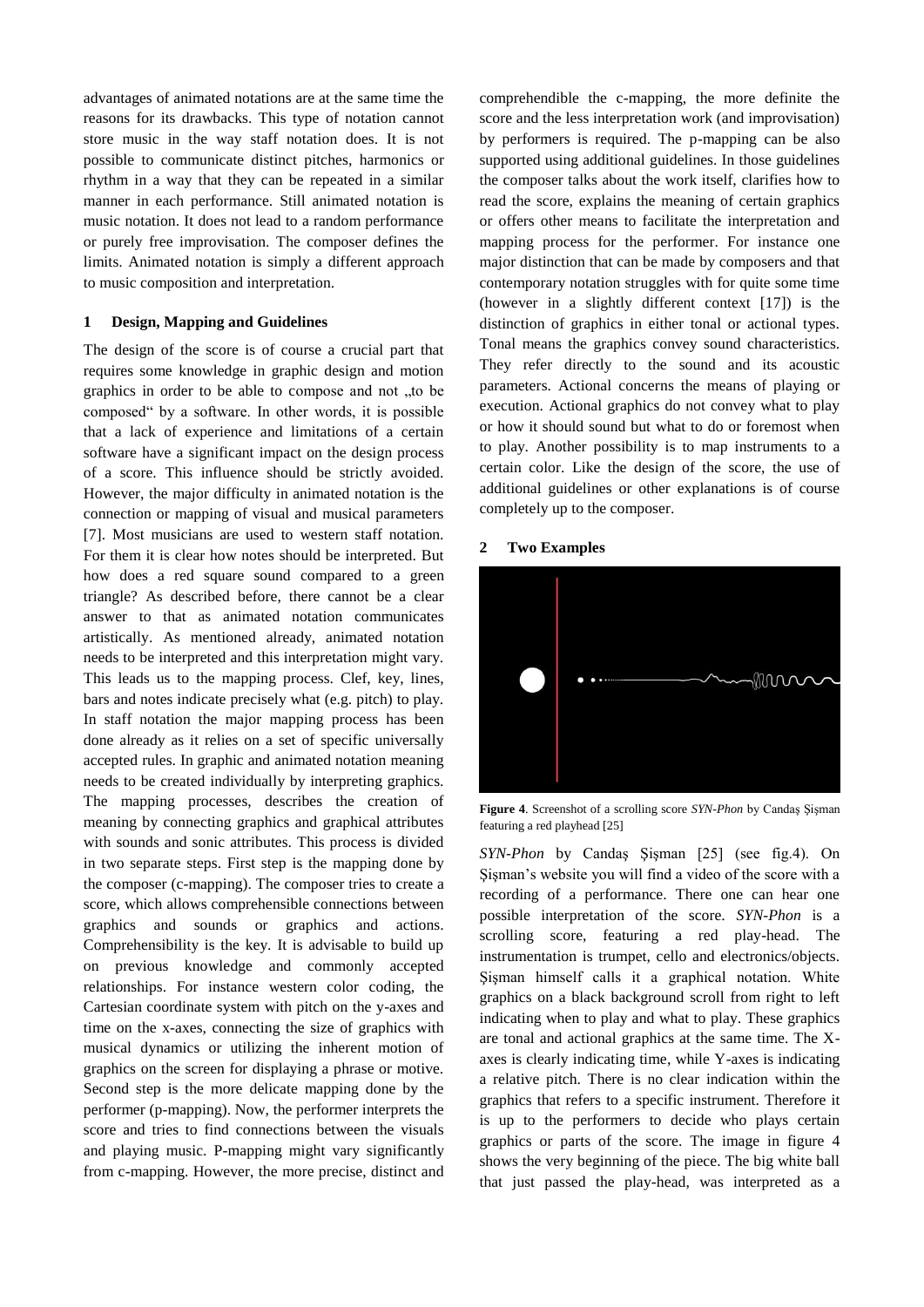presumably electronic, gong-like sound while the smaller dots that follow are short strokes by the cello that become a continues tone changing pitch according to the curves of the line. Later the score displays several different types of objects at the same time. They are interpreted by different instruments. When watching the video on Şişman's website one can state that the score generally works very accurately regarding the structure of events over time. The mapping of visuals and music also works out well. Most graphics find a comprehensive acoustic equivalent. What can be a little distracting sometimes is the inconsistency of the mapping. For example, some uniquely defined graphics (dots connected with thin lines) are played by the trumpet and the live electronics. The cello repeats similar playing techniques and sounds although the graphics look quite versatile. Furthermore performers do not interpret graphics consistently. The snake like line on the very right in figure 4 is played by the cello as a tone, slowly rising and falling in pitch. Visually, the interval modulates around a kind of center frequency and should be larger in the beginning of the snake. While at the end the interval should be smaller. In the performance, the cellist plays the interval modulating around a rising center frequency, which does not correspond properly to the visuals. It could be discussed whether this is a misinterpretation of the score by the performer, or whether it is unprohibited by the composer to interpret the score more freely, though.

*Study No. 31 for 7 triangles and electronics* by Ryan Ross Smith [26]. This piece belongs to the permutation/coherent type and comes with few explanatory guidelines by the composer. There are seven imaginary circles with cursors that indicate which part to play. One cursor/circle for each triangle player. Each circle features four attack/mute event nodes connected by an arc. The graphics are actional as they indicate when to hit a triangle and how long it should ring. The nodes and the arcs change over time. A standalone Max/MSP patch is triggered by the score. It records the triangle sounds, manipulates them and plays them back automatically. Hence, there is no need to indicate the live electronics in the score. The animated notation hardly requires any interpretational work by the performers. The way the score is designed indicates directly that the piece is about structure or patterns respectively. The patterns change over time while the overall form of the piece remains the same. The score is very intuitive. With very few explanations even musicians with limited skills are able to perform the work in a satisfactory way. Since the score is instructive, the graphics are actional and not much improvisation is demanded, the score constitutes a kind of minimal music approach that unfolds vividly how simple and precise animated notation can work.



**Figure 5**. Screenshot of a performance documentation video featuring the score of *Study No.31* by Ryan Ross Smith [26]

#### **CONCLUSIONS**

Animated notation is an alternative approach to contemporary music composition and performance. Its intuitive applicability and the possibility to notate any kind of sound source or non-musical instruments are the major advantages of this kind of music notation. However, the visual communication process, meaning the transfer of a musical idea in general and of playing instructions in particular, is significantly different from regular staff notation. Animated scores cannot be read, they can only be interpreted. And this interpretation might vary significantly. Composers have to understand these differences to be able to utilize the advantages of animated notation. The future development of hardware and software will surely influence the evolution of animated notation and the possibilities to interconnect it to other techniques. As a creative tool, it has by no means reached its limit, yet. There is still a lot to research and to explore in the field of animated notation.

#### **REFERENCES**

- [1] S. H. Behnen. "*The Construction of Motion Graphics Scores and Seven Motion Graphics Scores*" doctoral dissertation, University of California, 2008.X. Someone and Y. Someone, *The Title of the Book*. Springer-Verlag, 2004.
- [2] M. Betancourt, *The History of Motion Graphics - From Avant-Garde to Industry in the United States*. Rockville : Wildside Press, 2013
- [3] J. Cage, *Notations.* New York : Something Else Press, 1969.
- [4] N. Collins, *The Cambridge Companion to Electronic Music.* Cambridge MA : University Press, 2007.
- [5] D. Daniels, S. Naumann, *See this Sound - Audiovisuology Compendium*. Cologne : Walther Koenig, 2009.
- [6] C. Dimpker, *Extended Notation - The depiction of the unconventional.* Zürich : LIT Verlag, 2013.